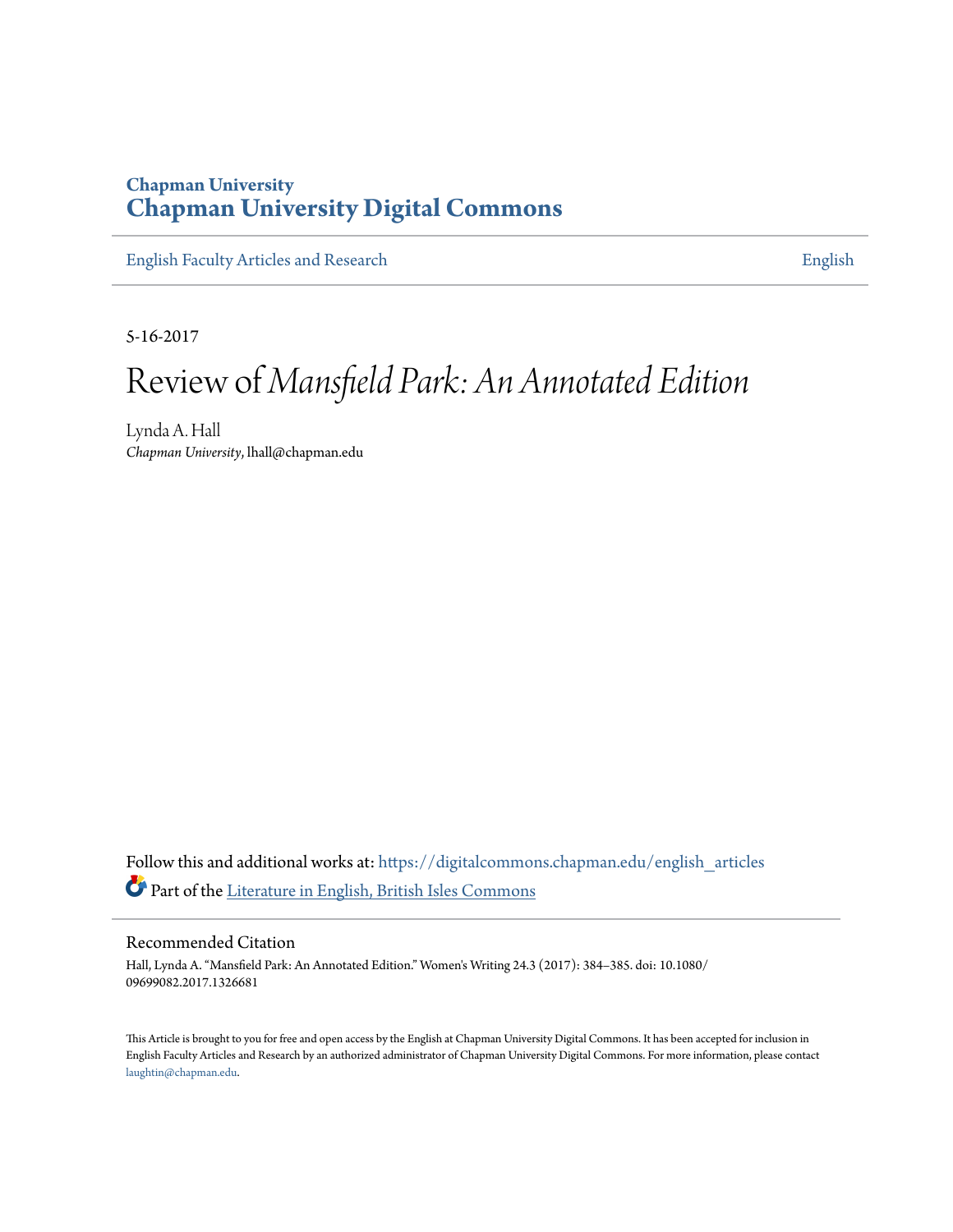## Review of *Mansfield Park: An Annotated Edition*

## **Comments**

This is a pre-copy-editing, author-produced PDF of a book review accepted for publication in *Women's Writing*, volume 24, issue 3, in 2017. [DOI:10.1080/09699082.2017.1326681](http://dx.doi.org/10.1080/09699082.2017.1326681)

**Copyright** Taylor & Francis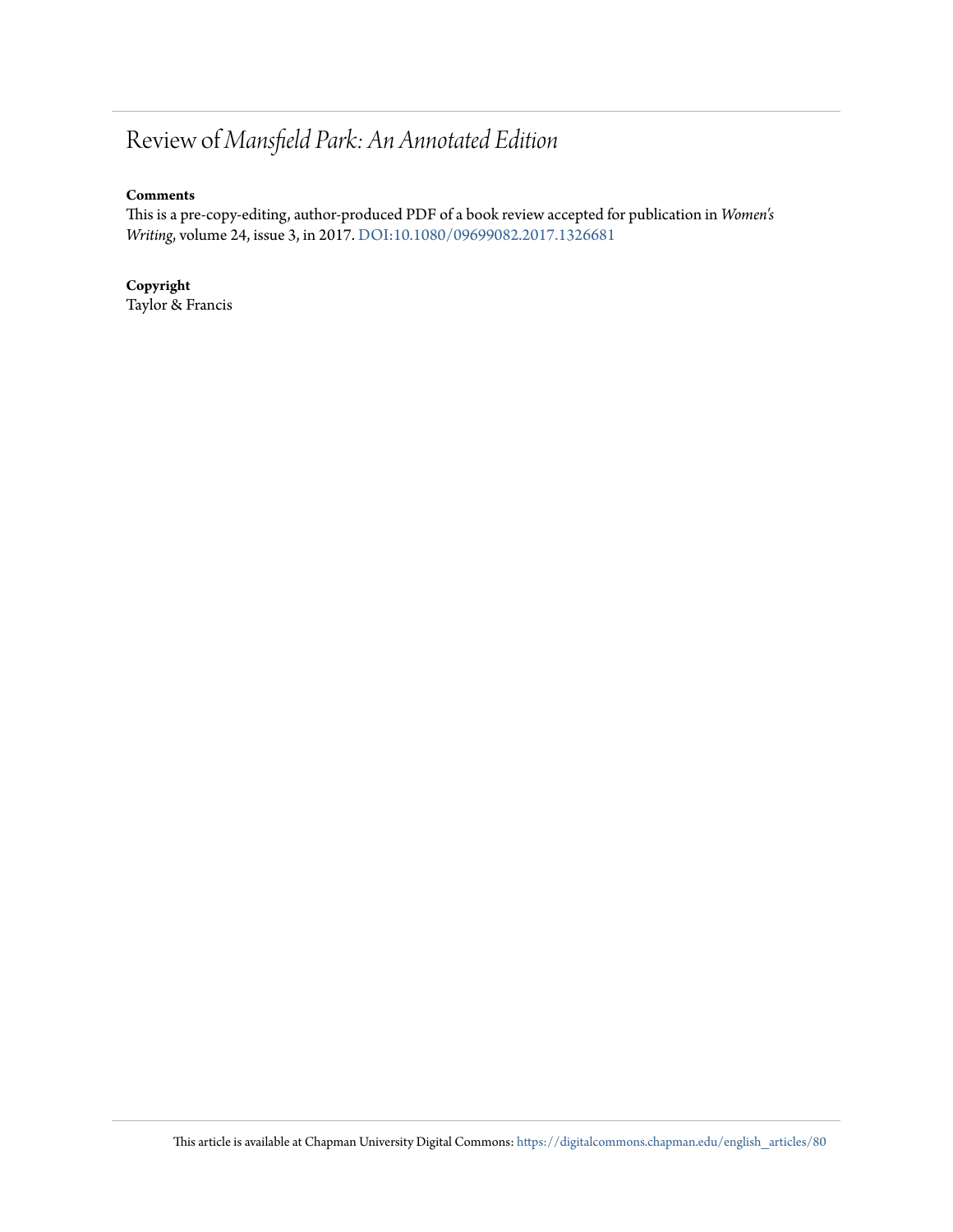BOOK REVIEW **Mansfield Park: An Annotated Edition** DEIDRE SHAUNA LYNCH, ed. London, The Belknap Press of Harvard University Press, 2016 532 pp., (hardback) ISBN 978 0 674 05810 1, \$35

The final edition of Harvard University Press's annotated Jane Austen novels, *Mansfield Park,* is a gorgeous object—an oversized volume fit to grace the best coffee tables. It is fitting that this is the last of the series, since it is most likely the least popular and arguably the most complicated of Austen's novels. Deidre Shauna Lynch's annotations, however, break down those complications carefully, leading readers to historical contexts, definitions, and theoretical discussions while illustrating those frameworks with rich, full-colored paintings, drawings, and photographs, which virtually enmesh readers in the richness of the period. The book could be useful to new readers, Austen scholars, and devoted Janeites, helping any reader of *Mansfield Park* to better appreciate this "book of difficult beauty" (34).

Lynch's introduction lays out her aims in annotating this novel: to "take account of . . . the novel's stylistic and technical prowess and its profound capacity to disturb" (6); to "make Austen's engagements with the debates of the period visible to the twenty-first-century audience, so that they may draw their own conclusions about Austen's meanings" (19); and finally "to demonstrate that even after two centuries readers have been anything but unanimous about the novel's meanings and values" (20). Lynch introduces Fanny Price as a "new sort of heroine in English fiction" (8), explaining that "Austen tends to establish *who* an individual is by establishing *where* the individual is," by "exploring how it feels to be *inside* a room, a house, a family, or a society" (3) and describing a home "where some people learn lessons in domination and others lessons in obsequiousness" (15). For veteran readers of the novel, these ideas may not be revelations, but the annotations and lavish illustrations will educate, or at least entertain, even the most dedicated Austen scholar.

Since Jane Austen wrote *Mansfield Park* not long after the success of the most beloved, *Pride and Prejudice,* she must have felt free to experiment with "a complete change of subject," as she wrote to her sister, Cassandra. $1$  Though sales of the novel were strong, the "opinions" Austen collected about this novel (pp 510-12) reveal that her brothers preferred "P. & P." and that her mother thought the heroine "insipid." The varied attitudes Austen recorded about her third published novel anticipate the "dissent and controversy" (34) *Mansfield Park* has enjoyed over the past two hundred years. The continued debates, however, reveal the inherent complexity and richness of the novel.

Lynch's annotations can help twenty-first-century-readers to navigate the depths: contextualizing class distinctions, marriage laws and customs, money matters, and the like. Major themes in the novel dealing with religion, colonialism, the theatre, and "improvement" are explained with detail and ample references for further study. Beyond the recurring debates about the role of religion and the clergy we witness throughout the novel, the notes touch on the Evangelical movement, sermon writing, elocution, and the controversy over pluralism that Austen's readers might have understood. At the center of the Mansfield enterprise is the